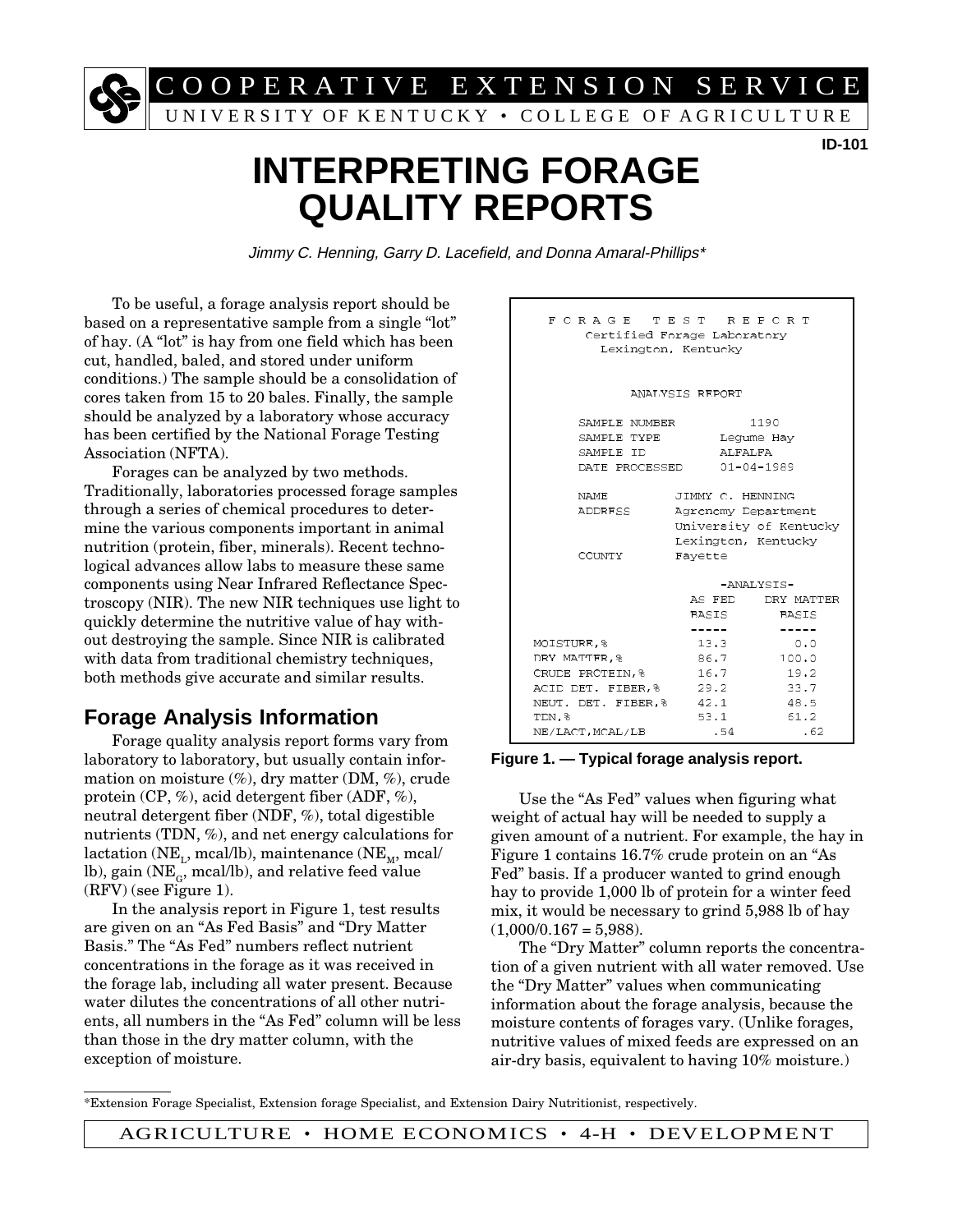CAUTION: Buying hay on dry matter analysis alone can be costly. For example, a dairyman in a neighboring state bought a truckload of western alfalfa at a cost of \$135/ton, delivered. The alfalfa had a crude protein analysis of 23% on a dry matter basis. However, the hay also contained 25% moisture. If the load of hay weighed 16 tons, that producer paid \$135/ton for 4 tons of water present in the hay, which is pretty expensive water. A question about the moisture content might have led to a lower price for the hay.

# **Common Forage Analysis Terms**

**Moisture**, expressed as percent, is the water present in the forage analyzed. **Dry matter (DM)** is the percentage of the forage that is not water. Nutrient concentrations in the "As Fed" column can be determined from the "Dry Matter" column by multiplying the DM concentration of the nutrient by DM expressed as a decimal. Using the example in Figure 1, CP (DM basis) was 19.2%, and DM was 86.7%. Therefore the "As Fed" CP concentration was 19.2 x 0.867 or 16.7%.

**Crude protein (CP)** is the sum of true protein and non-protein nitrogen. It is calculated by measuring the nitrogen concentration and multiplying by 6.25. (True protein in forages contains about 16% nitrogen, so there is about 6.25 lb of total protein for each pound of nitrogen present.) It is a measure of a forage's ability to meet the protein needs of livestock.

Most protein in forages is true protein, with exceptions for nitrate-accumulating summer annual grasses such as sudangrass and pearl millet. Although high-protein forages are also often high in energy, CP content is of little value in determining energy content. Since protein is one of the most costly supplements for livestock, high protein forages are desirable.

**Acid detergent fiber (Acid Det. Fiber** or **ADF)** is the percentage of highly indigestible plant material present in a forage. It contains cellulose, lignin, and silica. Acid detergent fiber is a useful predictor of energy and digestibility in forages. Low ADF values mean higher energy value and digestibility since lignin and silica are not digestible by ruminants. Therefore, low ADF values are desirable. *In fact, all of the energy estimates presently used in forage testing are calculated from ADF alone.*

**Neutral detergent fiber (Neut. Det. Fiber** or **NDF)** represents all of the structural or cell wall material in the forage. The NDF of a forage is inversely related to the amount that a cow or calf is able to consume; thus, forages with low NDF will

have higher intakes than those with high NDF. In general, legumes tend to have lower NDF values than grasses.

# **Energy Terms**

**Total digestible nutrients (TDN)** reports the percentage of digestible material in a forage. Total digestible nutrients are calculated from ADF and express the differences in digestible material between forages. This term is used more often with rations for beef or sheep than with dairy rations.

### **Which Energy Term Should I Use?**

The energy term you use (TDN,  $NE_{1}$ ,  $NE_{M}$ , or  $NE_{G}$ ) depends on how the energy needs for your class of livestock are expressed. For lactating dairy cows, energy requirements are expressed using  $NE_{r}$ . In beef rations for either lactating or dry cows, energy requirements are expressed most often in TDN and sometimes  $NE_{M}$  units. The energy needs of growing livestock are expressed in either TDN or NE units.  $NE_{M}$ and NEG units must be used **together** to evaluate the ability of forages to put weight gain on livestock.

**Net energy of maintenance**  $(NE_M)$  **and lactation (NE<sub>t</sub>) are expressions of energy value of** forage, in megacalories (Mcal)/lb; they refer to the forage's ability to meet the energy require-ments of dairy and beef cattle. Like TDN,  $NE_{M}$  and  $NE_{L}$  are calculated solely from ADF. Dairy producers generally use  $NE<sub>L</sub>$  to balance rations for lactating cows, and some beef producers are more accustomed to using  $NE_{M}$ . For most hays, haylages, and silages, the net energy value for lactation will be very nearly equal in number to the net energy for maintenance.

**Net energy for gain**  $(NE<sub>G</sub>)$  is the amount of energy in a forage available for growth (and, therefore, weight gain) after the maintenance needs have been met. The value of  $NE<sub>G</sub>$  is always lower than  $NE<sub>L</sub>$  or  $NE<sub>M</sub>$  for a given forage because the forage is used less efficiently for gain than it is for maintenance.  $NE<sub>G</sub>$  is used when estimating the forage's ability to put weight on growing animals.